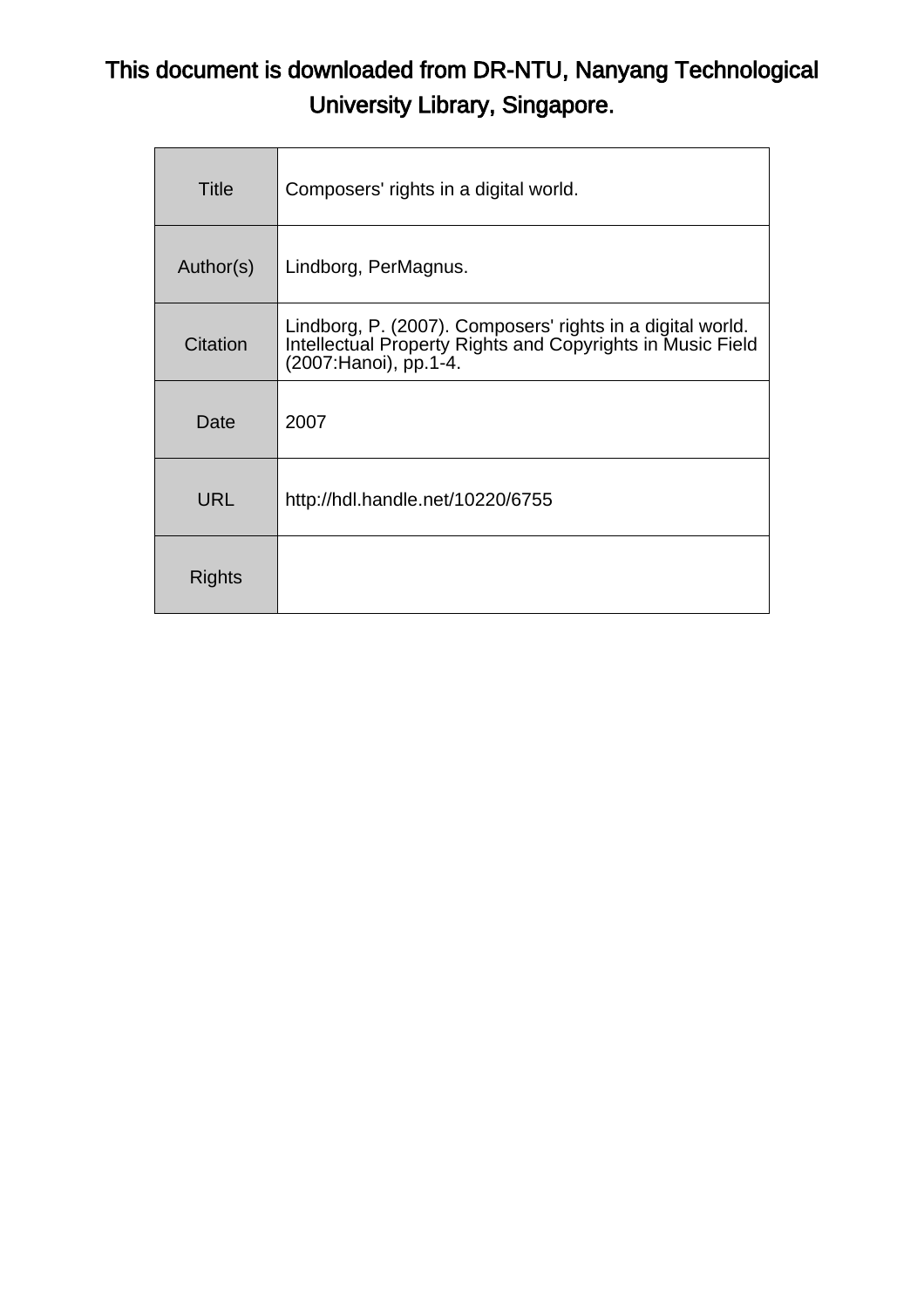# **Composers' Rights in a Digital World**

PerMagnus Lindborg\*

School of Art, Design, Media at Nanyang Technological University, Singapore Society of Norwegian Composers permagnus@ntu.edu.sg, http://www.pmpm.tk, http://www.notam02.no/~perli

**Abstract — This paper looks into how music composers' rights to their work are dependent on the nature of a work as well as its origin and underlying philosophy. Some differences and overlaps between French** *Droit d'auteur***, Anglo-Saxon** *Copyright* **and the** *Copyleft* **movement will be explored. I will briefly touch on examples from my own compositional practice.**

### I. DIFFERENT SITUATIONS, DIFFERENT RIGHTS

In recent years, the collusion of music and digital technology has become one of the major battlefields in a long and complicated conflict involving the notion of ownership to ideas. Particular cases have received much attention, such as:

# *1) The "Joyce Hatto affair"*

This is arguably the deepest-cutting fraud that music history has known. A recording engineer, William Barrington-Coupe copies and remasters recordings of a number of pianists. He then releases them on his own label as independent interpretations by Joyce Hatto, his wife. Barrington uses techniques such as digital time stretching and filtering in order to disguise and "improve" the original. The hoax goes on for years before being unravelled in February 2007, as described in (1).

# *2) Peer-to-peer file sharing*

The numbers of Internet users explodes in the 1990s, and with it, much illegal copying of music. The band Metallica, assisted by the RIAA, sued the peer-to-peer file-sharing site Napster in 1999. See, for example, (2) for an account. Napster eventually settled indemnity claims out of court with Metallica and other commercial artists. The site had to shut down in 2001, but while in operation, it can be credited with providing crucial exposure to bands which otherwise may not have been able to 'make it' through the usual chain. Napster also spurred the development of a number of technologies underlying Kazaa, Skype and even iTunes.

Typically, composers have to deal with rights issues when dealing with text or sampling. Here are two examples from my own praxis:

## *3) Transforming Mao Zedong: a case of fair use*

In 2006, I analysed recordings of speeches by Mao Zedong, transcribed their rhythm and melody, and extracted harmony from the vowels. The transcriptions were then used in the composition of several pieces. In TreeTorika, the result was far estranged from the original (although obvious once pointed out). The work is described in (3). In regards to rights, the doctrine of 'transformative use', explained below, certainly applies. In ConstipOrat for loudspeakers, Mao's voice appears in a number of different fashions. Sometimes it is "raw", straight from the recording; often it is treated with various techniques and rendered with different level of recognisability. In this case, the outcome of a hypothetical legal action is not as clear; however, it is likely "fair use" would apply. Current interpretation of property rights lends weight to the economic loss or gain by the parties, while moral rights looks at any harm that may have been incurred onto the infringed party.

# *4) Olof Palme: property and moral rights obtained*

Employing Olof Palme as an "absent narrator" presented a different situation. In 2007, while continuing the analysis of politicians' speeches, I wanted to set a music composition around Olof Palme's "statement against the bombings of Hanoi" from 1972. The voice should not be distorted. By contrast, I wanted Palme's message to come through clearly. It was necessary for me to obtain both a license to use the recording, from the archives of the Swedish Labour Movement, and the moral rights in the form of a blessing from the family of Olof Palme. I then composed the music and recently had the first performance, in Ho Chi Minh City; more about the project in (4).

Having glanced at these examples of rights' issues with music, I will discuss laws in different jurisdictions. In most of what follows, 'composers' are equated with 'authors'.

#### II. RIGHTS LAWS AND THEIR PHILOSOPHIES

The idea of a "moral right" of an author can be linked to the attribution of a work to a specific individual. In this way, such rights existed in antiquity, with the attribution of the Iliad to Homer. The rights of an author only covered the actual production or performance; plagiarism was considered a dishonourable act. The notion of authors' rights was not systematic. For example, the whole repertory of Gregorian chant is anonymous. The invention of printing created a novel and substantial economic object, the book, as well as new professions such as 'editor' and 'librarian'.

The book revolution created the situation where a book's readers might be entirely unknown to the author, urging questions as to the author's rights to her creation. In the early 1700s, Scottish courts first rule about copyright, answering calls from the fast-growing publishing industry. Copyrights were initially accorded for eternity but were soon reduced to 14 years from publication. The French Revolution formalised the idea that discoveries, though intangible, are also the property of their author. As mentioned in (5), a court ruling in 1845 introduces the notion of intellectual property in the United States.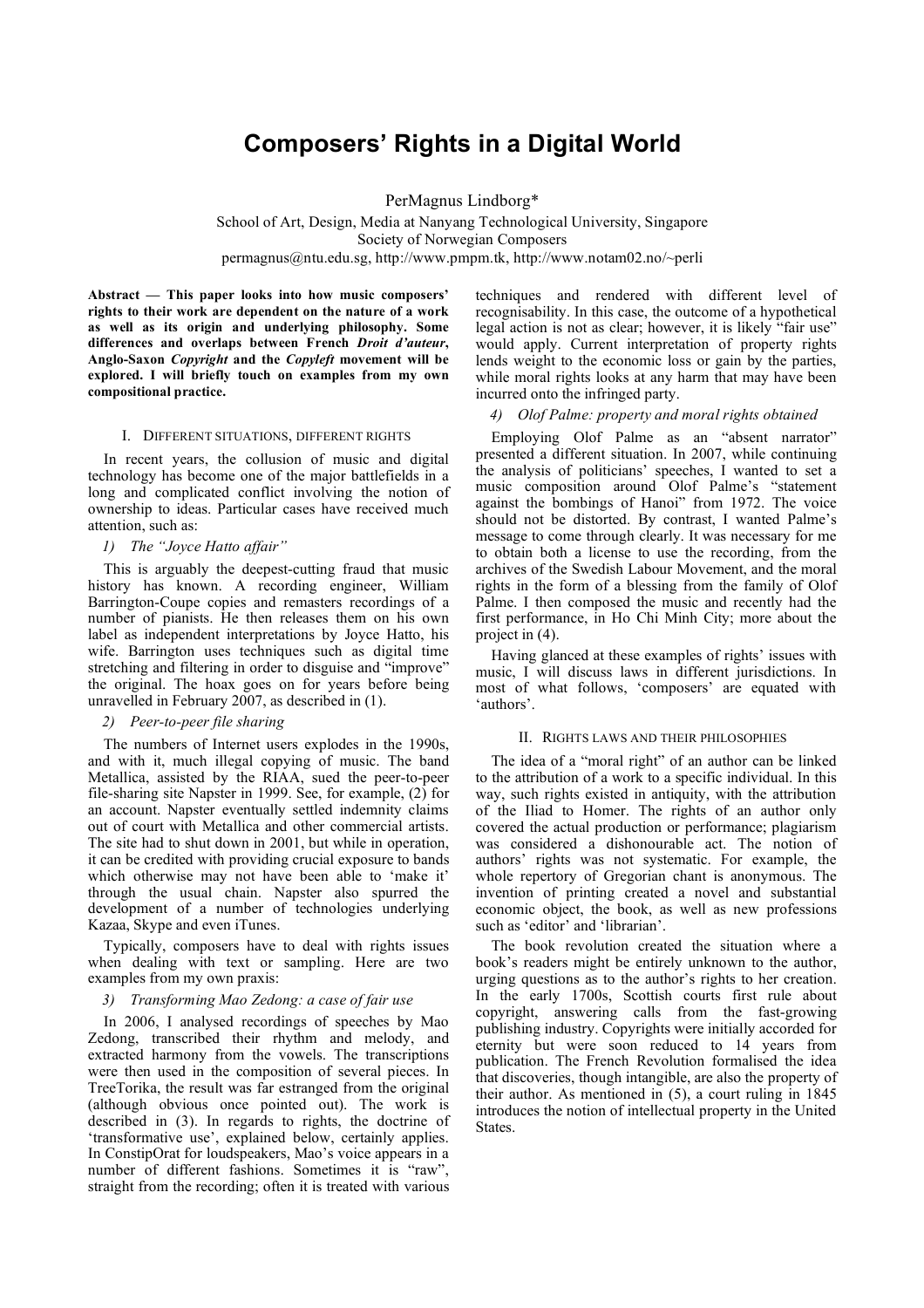#### *A. Le Droit d'auteur: the author at centre stage*

The current French law covering authors' rights, *le Droit d'auteur*, dates from 1957 and has come to define much of the état culturel, as (6) points out. The first paragraph says:

*L'auteur d'une oeuvre de l'esprit jouit sur cette oeuvre, du seul fait de sa création, d'un droit de propriété incorporelle exclusif et opposable à tous.*

The author, by having created a work, is the sole owner of its rights. These rights are moral as well as concerning property. The law is applicable to all forms of intellectual production, e.g. film, music, text and software. The main features of droits moraux are the respect for the author's name (i.e. right to attribution) and the respect for the integrity of the work (i.e. it cannot be split). It is explicit that the licensing of a work does not lessen the author's moral rights. The main features of *les droits patrimoniaux*, are the ownership of rights to reproduction and public presentation. As (7) points out, the author retains rights to stop or modify all exploitations by licensed parties.

As an example, a record collector only owns the plastic, not the music. This is why copying *music* or transposing it from e.g. a CD to another medium is illegal. Likewise, presenting music in public without permission, let us say in a shopping mall, consists an infringement.

# *B. Åndsverksloven: a law for works of the soul*

The laws in Scandinavia are largely identical to the French law. In Norway, the practice of paying for the use of protected music dates back to 1917. The law governing Åndsverk (literally, "works of the soul") from 1930 established a firm fundament. Discussions about the principles for commissioning music from composers had been going on since the 1920s, and were settled by 1960. See (8) for an account of the history. An interesting detail in the law text is the paragraph explicitly stating that the author does not have the right to rid herself of moral rights. Thus, the law works in two ways: both to protect the author from non-permitted usage of her work and to underline her responsibility in relation to the work. In this way, laws governing freedom of expression and intellectual rights are intimately connected.

# *C. Copyright: focusing on the work*

The Anglo-Saxon copyright protection concerns the specific work and does not consider moral attributes in the way European laws do. While 'origin' is recognised, the owner of rights to a work is not necessarily identical with the person who authored it. Property rights can be freely traded and claimed by the current owner. The purpose of copyright is to provide incentives for an author's financial remuneration, while assuring the broad availability of an extensive creative production. A layman introduction can be found in (9). As with much Anglo-Saxon common law practice, copyright implementation works through prejudice, that is, court decisions depend on the reinterpretation of earlier rulings. It is good business for lawyers but is often costly and time-consuming. With exception for moral rights, the Bern Convention (1886, amended several times up to the 1970s), renders the *droit d'auteur* and copyright and largely congruent. The Convention is handled by World Intellectual Property Organization (WIPO), which currently has 184 member states.

#### *1) Fair use*

As I mentioned earlier, making music out of the Mao recordings is 'fair use', a doctrine under Anglo-Saxon copyright law. In (10), Lawrence Lessig describes it as a grey zone between what is unregulated (free) and what is regulated (propriety), as seen in Figure 1.



Figure 1. The thin grey area of "fair use".

### *2) Public Domain and copyright*

Under current laws in the US and EU, copyright is accorded a work for a period of 70 years after the death of the author. When copyright elopes, the work enters the public domain. Corporate copyright can be longer, and patents shorter, in duration. The appropriate length is a contentious issue. As we have seen, at the time of the French Revolution, the copyright lifespan was fourteen years. At the beginning of the 20th century it was 56 years, and during the 1960s and 70s, it was extended, almost every year. This played into the hands of big media business and earned the Sonny Bono Act from 1998 the nickname "Mickey Mouse Protection Act". The extension of copyright to 70 years – and its retroactive application has meant that the creations of Walt Disney will not go into the public domain for many decades still. In (10), Lessig points out that, in stark contrast to Disney's intellectual debt to earlier authors, today's situation is effectively a case of "no one can do to Disney, Inc. what Walt Disney did to the Brothers Grimm". For this reason (and more), many people urge for a reduction of the duration and scope of copyright. The situation in the Internet age is now more like in Figure 2.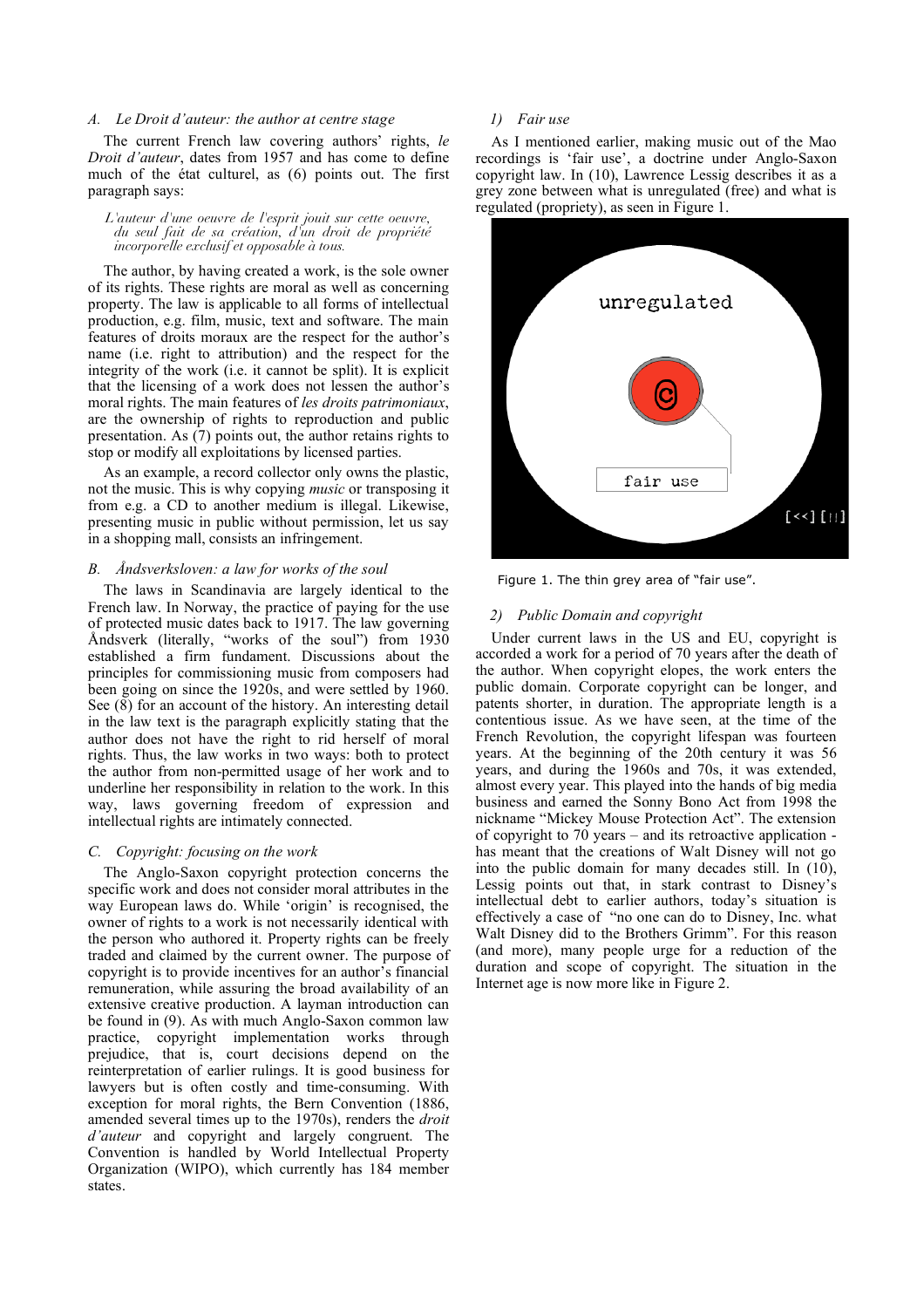

Figure 2. With the World Wide Web, the amount covered by *copyright* has vastly increased, according to Lessig (2002).

# *D. Copyleft: flexibility for digital communities*

The copyleft movement started out in the 1980s as a reaction to increased corporate dominance in rights' rulings as well as a general worry that the basis for creativity itself was being eroded. (11) Proponents avoid talking of intellectual creations in terms of property, and argue for a clearer separation of the legal frameworks for copyright, patents, trademarks and trade secrets. Richard Stallman introduced the term Copyleft in 1983, describing

it as a "mirror image" of copyright. The word is a double pun, both referring to politics and to the idea that rights are something "the author has left" for the user to enjoy.

Initially designed for software developers, the GPL or General Public Licenses scheme provides authors with a spectrum of possibilities, with different degree of openness and control. Their intellectual production is indeed copyrighted, but instead of using those rights to restrict users, the copyleft authors use them to ensure that every licensee enjoys four basic freedoms: to use the software for any purpose; to share the software with or without charging a fee; to change the software; and to share the changes made. (12) Put simply, while copyright protects creators and treats users as consumers, copyleft sees users as people who may also be or become authors. It is worth remembering that when speaking of free software, the word "free" refers to freedom, not price. (13) Stallman says:

"I think it is ok for authors (please let's not call them "creators", they are not gods) to ask for money for copies of their works (please let's not devalue these works by calling them "content") in order to gain income (the term "compensation" falsely implies it is a matter of making up for some kind of damages)."

### *1) Alternative forms of remuneration*

Discussing remuneration, Peter Hanappe argues in (14) that financial returns is only one kind of feedback, and that music creative communities involve other forms of transfers as well, such as human capital and social capital. These are emerging forms of gains for the authors that also provide incentive for creativity. There are no fixed forms to handle these transfers. Nevertheless, numerous examples from Linux to ArtLibre (15) show clearly that authors are indeed willing to engage. Figure 3 by Hanappe illustrates the transfers in such an ecosystem.